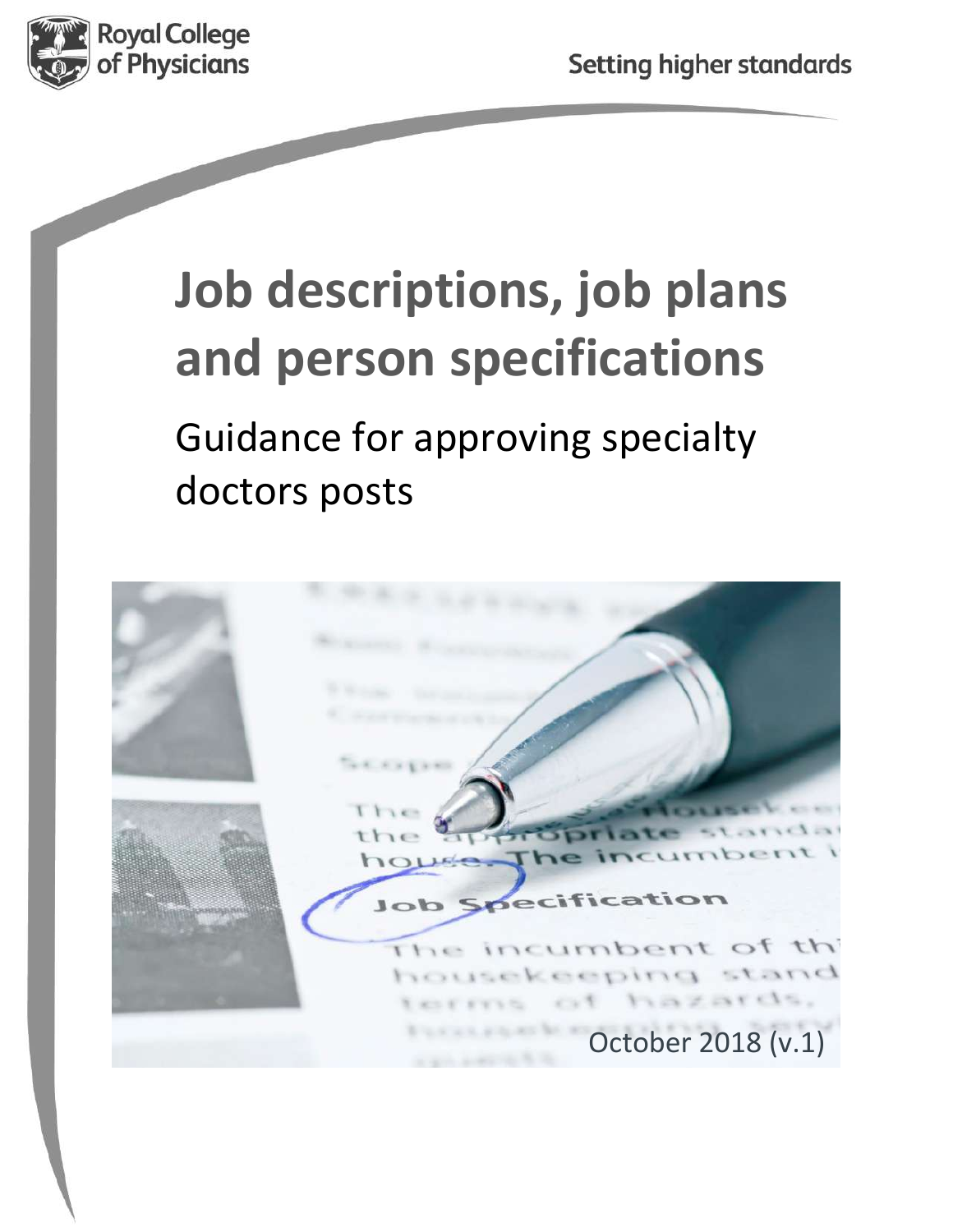## **Contents**

| RCP criteria for approving job descriptions, job plans and person specifications5 |
|-----------------------------------------------------------------------------------|
|                                                                                   |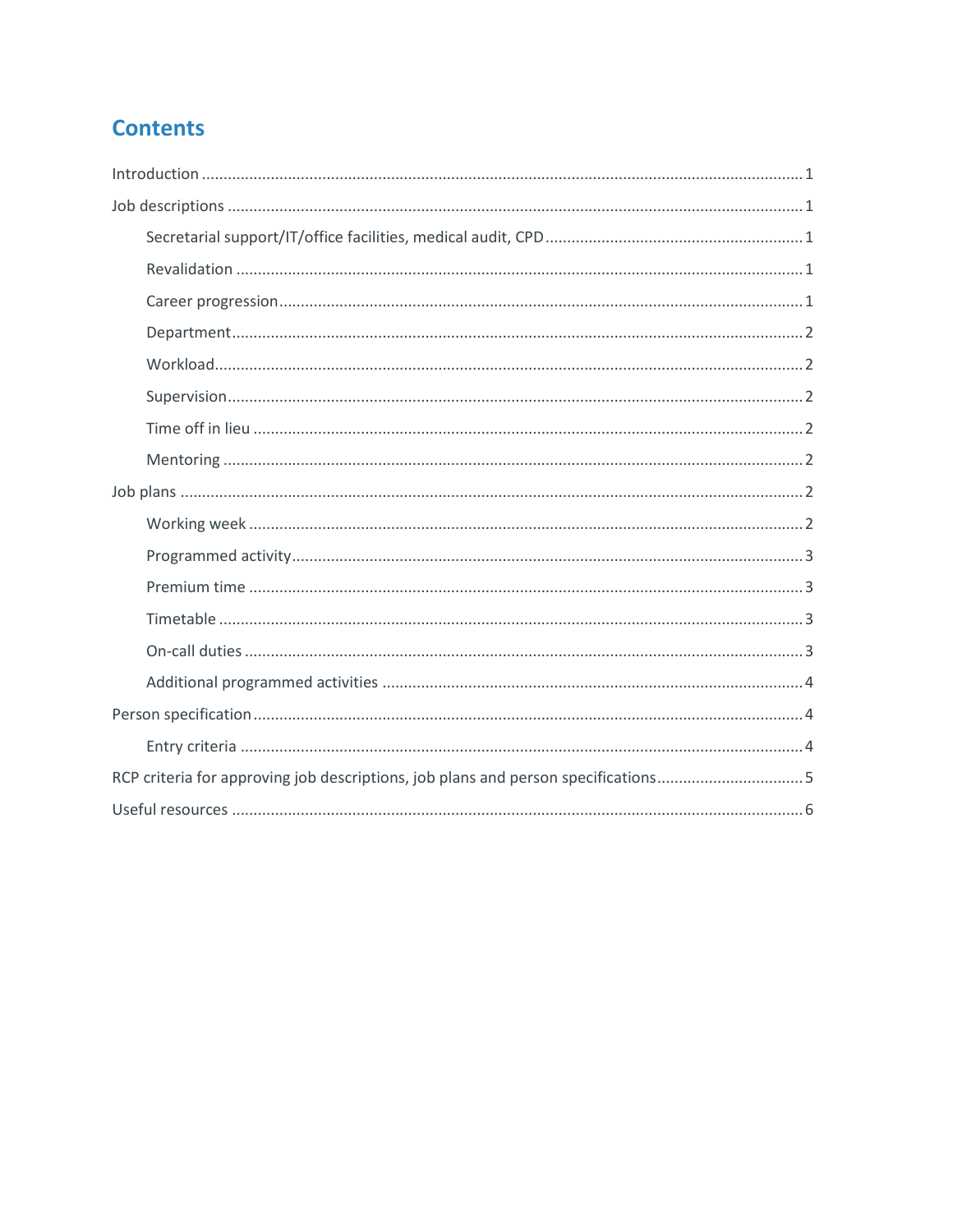### **Introduction**

The guide is designed to help approve job descriptions and job plans for specialty doctor position. The Royal College of Physicians (RCP) aims to speed up the approval process by asking you to submit a job description against criteria in the *[job description review form](https://www.rcplondon.ac.uk/education-practice/advice/advisory-appointments-committees-aac)* (available to download on the RCP website) to ensure that you have included all the essential elements prior to sending the job description to your regional office for approval.

The specialty doctor grade was introduced on 1 April 2008. The specialty doctors have at least four years postgraduate experience, two of which are in their chosen specialty. This means that doctors can move into these posts at various levels of experience and seniority, as well as gaining experience and promotion within the grade itself.

#### **Job descriptions**

A job description should include:

#### **Secretarial/IT/office facilities, medical audit and CPD**

- A commitment to secretarial support and an adequately equipped office, including IT facilities.
- A statement on expectations regarding medical audit.
- A statement on expectations for continuing professional development (CPD).

A suitable form of wording is:

*"The Trust supports the requirements for continuing professional development as laid down by the Royal College of Physicians and is committed to providing time and financial support for these activities."*

#### **Revalidation**

The RCP specifies the supporting information requirements of revalidation for physicians and trusts should ensure that they provide the organisational data required by doctors as part of that supporting information. A suitable form of wording is:

*"The Trust has the required arrangements in place, as laid down by the Royal College of Physicians, to ensure that all doctors have an annual appraisal with a trained appraiser and supports doctors going through the revalidation process."*

#### **Career progression**

A suitable form of wording is:

*"The Trust will ensure that the specialty doctors have the support needed to develop skills, experience and responsibilities to enable them to meet the requirements of threshold one and two, so they can progress in their career."*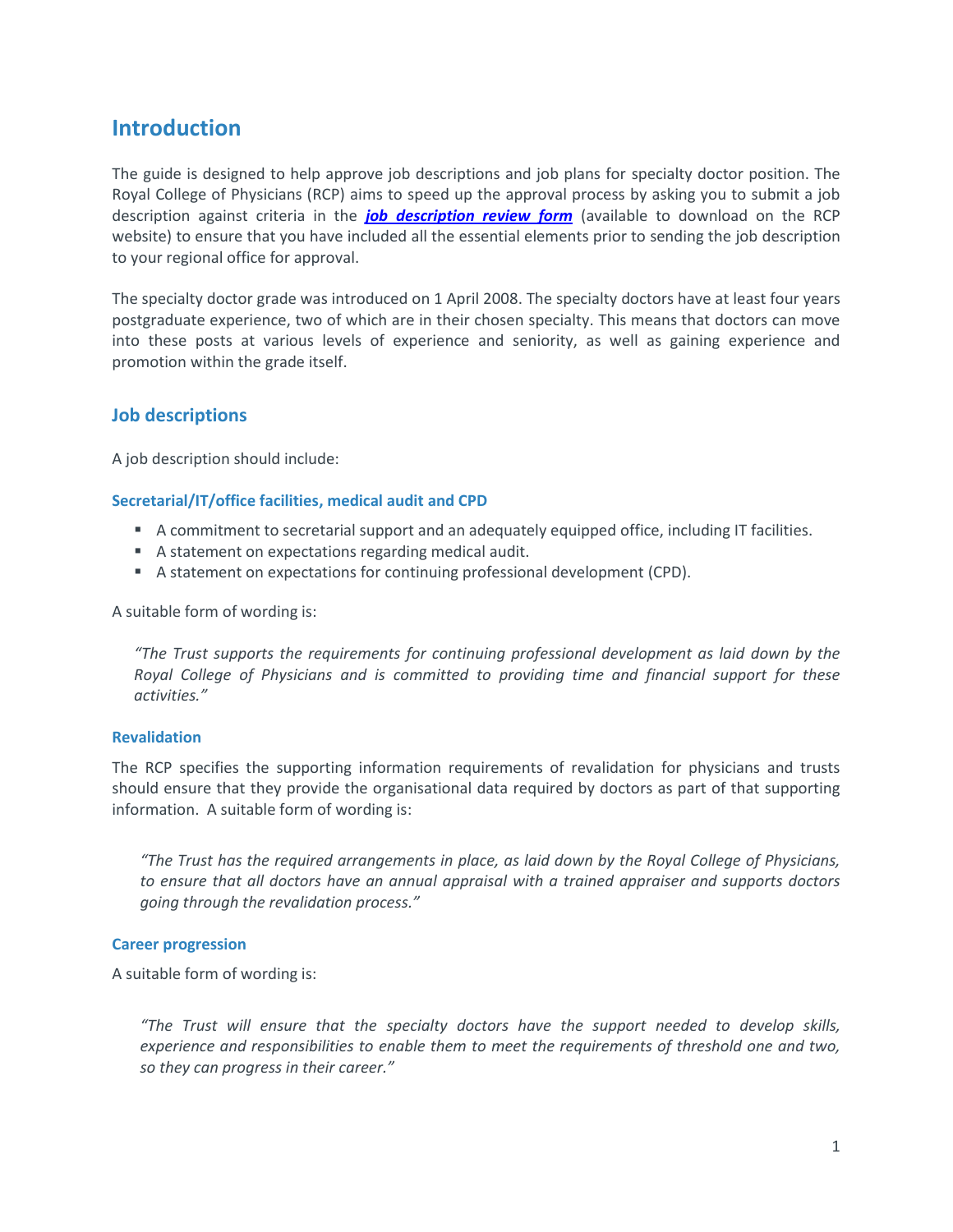#### **A description of the department/directorate**

A list of colleagues' (consultants and SAS doctors) names and titles. The junior staff that will be available to support the appointee should be clearly stated.

#### **Workload figures**

Workload figures should be provided. Potential appointees like to have some idea of the inpatient and outpatient workload (new and follow‐up) of the department they will be joining, and the expectations of the personal workload expected.

#### **Supervision**

In the interest of patient safety, all NHS staff is subject to some form of supervision, but there is no contractual requirement for specialty doctors to be supervised by consultants. In practice, the level of supervision, if any is required, will depend on a number of factors, including personal competence and agreed accountability arrangements for all aspects of the role. The level and mechanism of supervision should be explicit. Usually, the supervision is provided by a single named consultant. The supervision should be structured to facilitate the specialty doctor to undertake autonomous practice in the long term.

#### **Time off in lieu**

There are concerns about doctors not being allowed time off in lieu (such as for weekend working), and the Trust should address rest requirements, particularly for new specialty doctors.

#### **Mentoring**

The job description should always include a reference to information about access to mentoring for newly appointed specialty doctor.

The RCP believes that every newly appointed specialty doctor should be offered a mentoring opportunity. The RCP is not prescriptive about the form this must take, as it may vary by trust or specialty but does expect that the mentoring arrangements for the person who is recommended for appointment at the committee should be discussed and agreed by the committee as part of its decision making process.

#### **Job plans**

In considering job planning regional advisers should refer to the publication 'A UK guide to job planning for specialty doctors and associate specialists November 2012'. The job plan of a SAS physician employed over threshold 2 should ideally mirror that of a consultant.

#### **Working week**

A standard full-time working week will be based on a job plan containing ten programmed activities.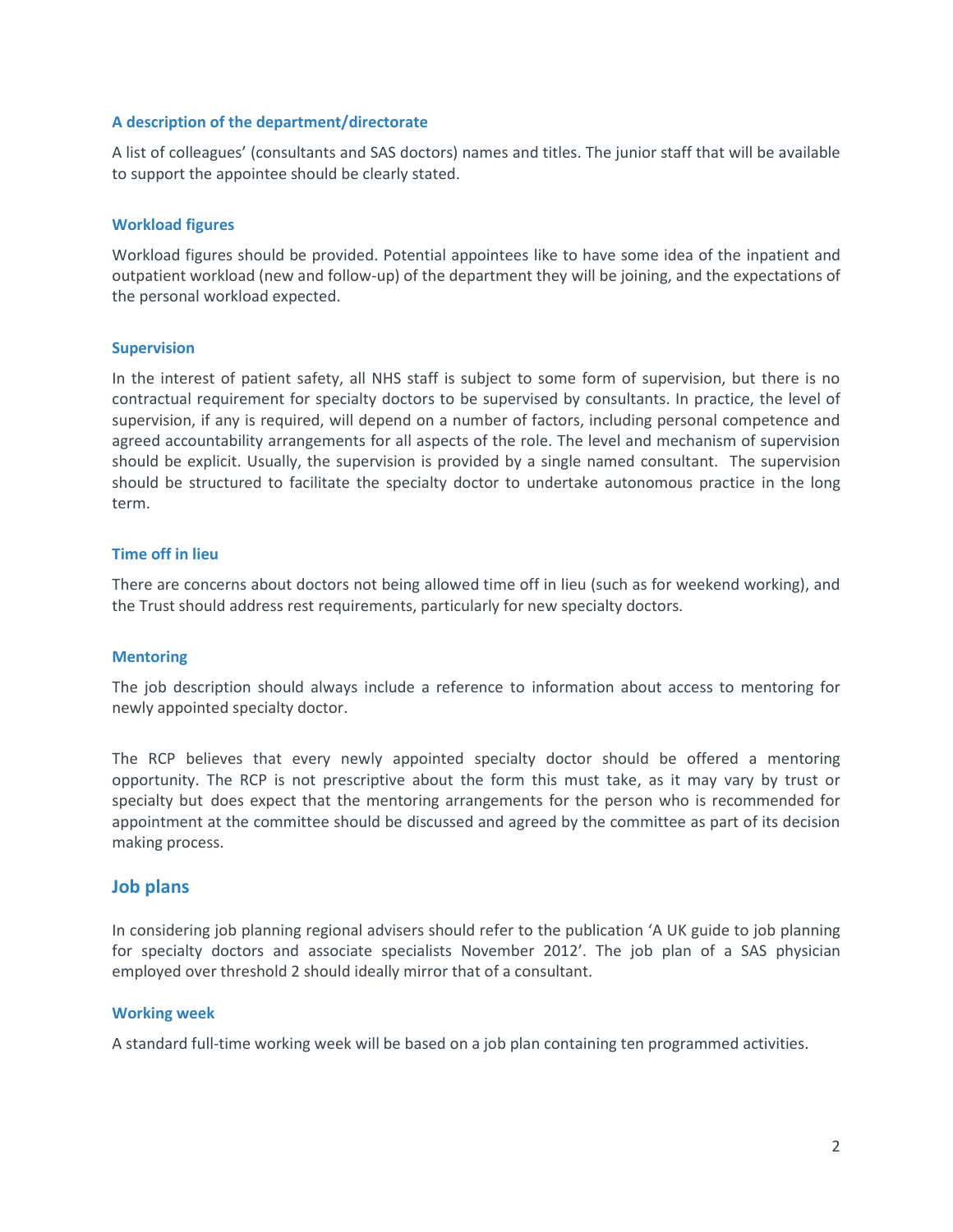#### **Programmed activity**

Programmed activity (PA) means a scheduled period, normally equivalent to four hours (which may be equated to three hours in premium time), during which a doctor undertakes contractual and consequential services.

#### **Premium time**

Any programmed activity undertaken outside of the hours 7am to 7pm, Monday to Friday, and all of Saturday and Sunday, and any statutory or public holiday, is regarded as taking place in 'premium time'. This means that a programmed activity at these times lasts only three hours instead of four hours.

#### **Timetable**

The timetable should provide sufficient breadth and depth of clinical work and relevant professional activities to enable the specialty doctor to achieve and maintain relevant competencies and develop as a clinician.

There should be a sample weekly timetable that takes account of the programmed activities outlined below and is broken down into AM and PM sessions with timings.

- *1. Direct clinical care (DCC)*: DCC is work that directly relates to the prevention, diagnosis or treatment of illness.
- *2. Supporting professional activities (SPAs):* SPAs are activities that underpin DCC. They may include but are not limited to continuing professional development, audit, local clinical governance activities, training, formal teaching, job planning, appraisal and research. The terms and conditions for doctors on the specialty doctor contract state there should be a minimum of one SPA for full time doctors (In Wales, good practice guidance produced by the Welsh Assembly Government advocates 20% of time for SPAs for all SAS doctors), however additional time may be required provided the need is established in the job plan. The minimum requirement for revalidation is at least 1.5 SPA and therefore the RCP will not approve full time SAS post which has less than 1.5 SPA. The specialty doctor after progressing through threshold one, needs to demonstrate evidence for teaching/trainee supervision/research/department management, so will need more than 1.5 SPA. The specialty doctor employed above threshold two should have a minimum of 2 SPAs. This is in line with BMA recommendations. Part-time SAS doctors have a contractual right to a minimum of 1 SPA.
- *3. Additional NHS Responsibilities:* Additional NHS Responsibilities are special responsibilities within the employing organisation not undertaken by the generality of doctors, which are agreed between the doctor and the employer and which cannot be absorbed in the time set aside for supporting professional activities. These could include, for example being a clinical manager, clinical governance lead, clinical audit lead or college tutor.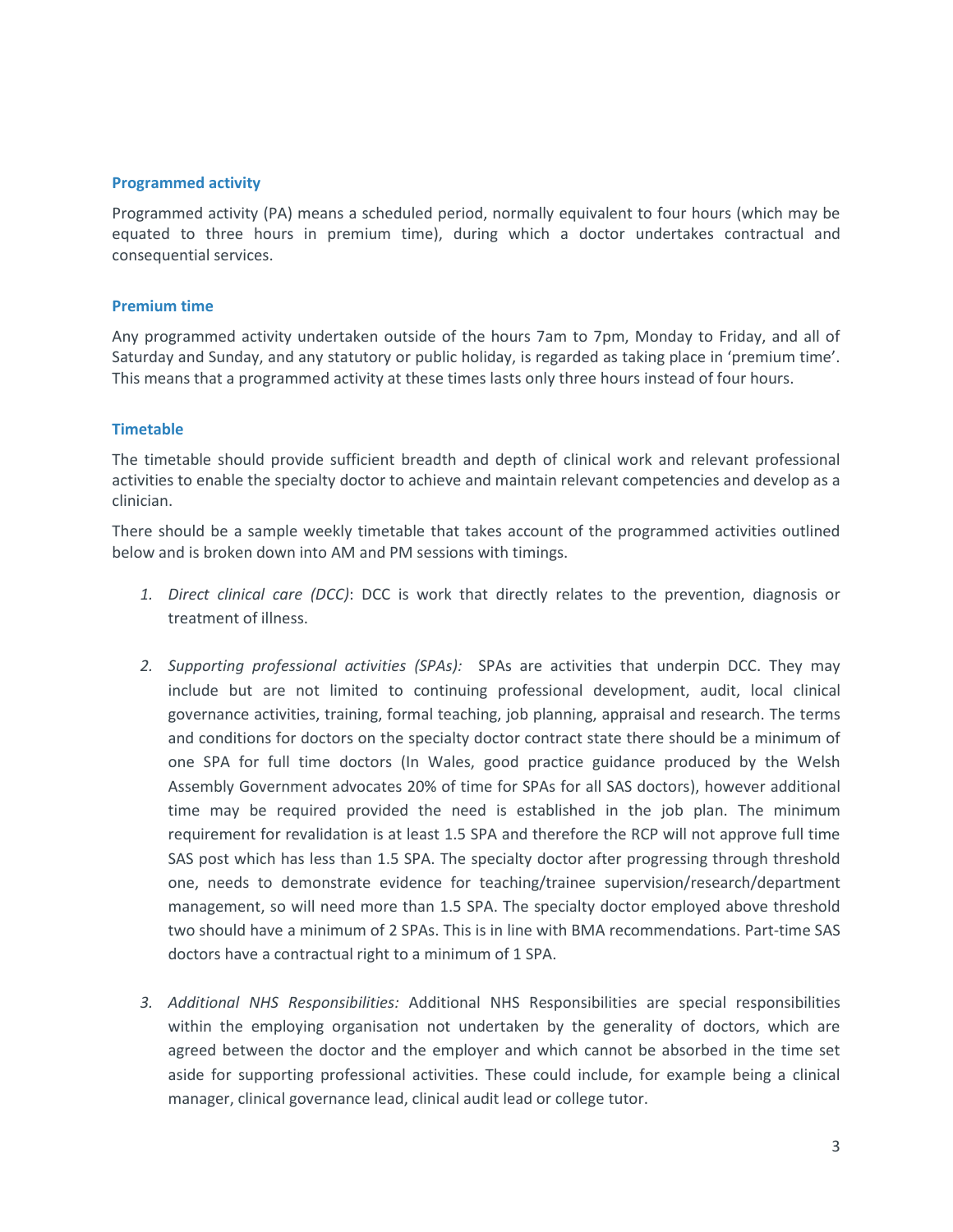*4. External duties:* External duties is work that is not included in the definitions of 'Direct Clinical Care', 'Supporting Professional Activities' and 'Additional NHS Responsibilities', and not included within the definition of Fee Paying Services or Private Professional Services, but are undertaken as part of the job plan, prospectively agreed between the doctor and the employing organisation without causing undue loss of clinical time. This category is rarely used and only where there is a substantial time commitment. External Duties might include: trade union duties, reasonable amount of work for the Royal Colleges or Government Departments in the interests of the wider NHS.

#### **On-call duties**

The frequency of on-call commitments should be clearly stated. It would be helpful to include information on the number of patients that a specialty doctor should expect to see and information on the times that he or she should expect to be in the hospital. If acute on-take duties are part of the job description, there must be a specific commitment to post take ward rounds.

#### **Additional programmed activities**

The terms and conditions provide flexibility for employers and specialty doctor to agree to contract for additional PAs for a variety of purposes, although a specialty doctor cannot be compelled to agree to a contract containing more than ten PAs.

#### **Person specification**

There should be a person specification detailing the essential and desirable qualifications, skills and experience required to perform the job.

#### **Entry criteria to the specialty doctor grade**

A doctor appointed to this grade shall have

- Full registration with the General Medical Council and
- Completed at least four years' full-time postgraduate training (or its equivalent gained on a parttime or flexible basis) at least two of which will be in a specialty training programme in a relevant specialty or as a fixed term specialty trainee in a relevant specialty; or
- Equivalent experience and competencies.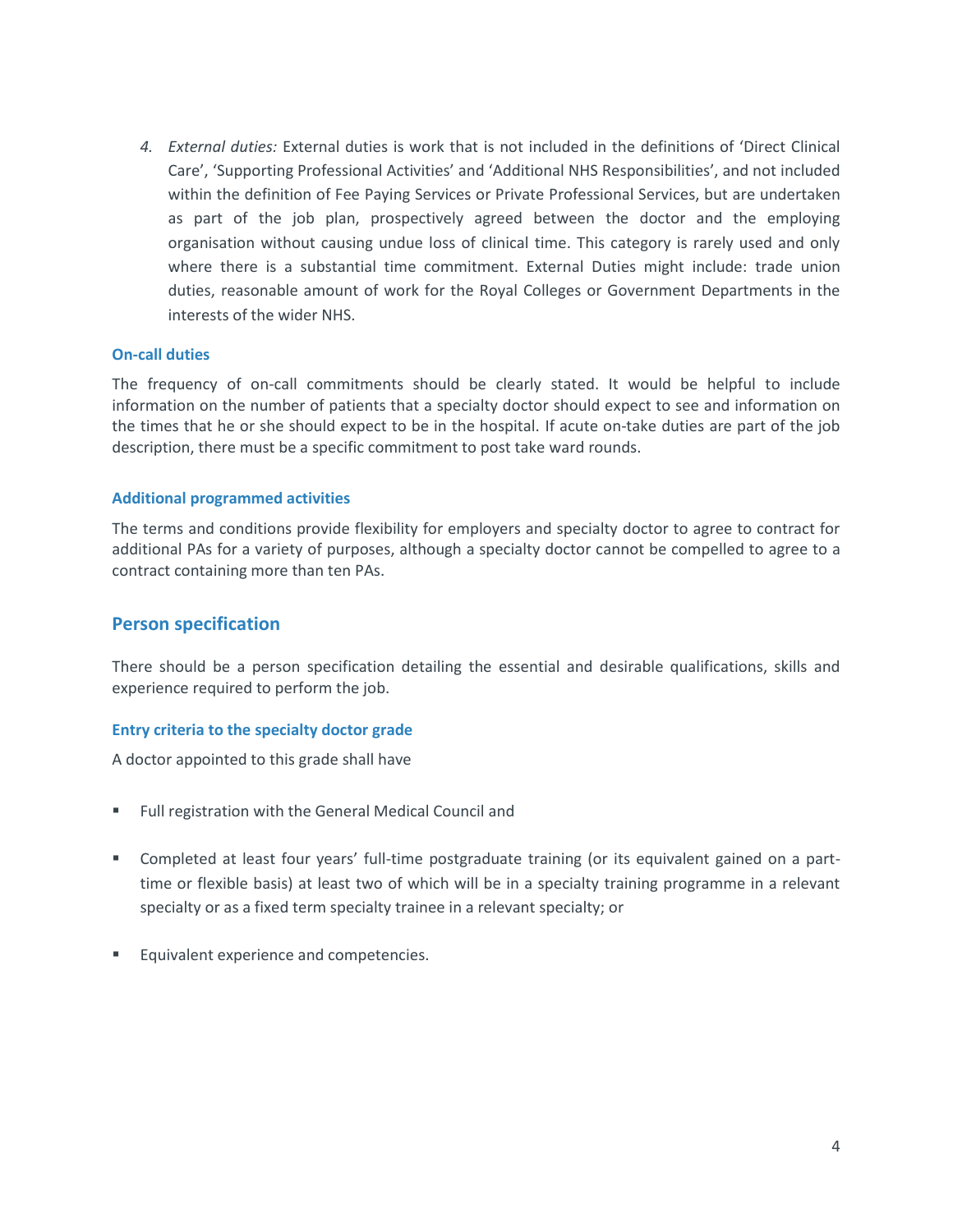# **RCP criteria for approving job descriptions, job plans and person specifications**

| <b>Check</b>                | Item                                                                                              |
|-----------------------------|---------------------------------------------------------------------------------------------------|
| 1                           | Inclusion of a job description that includes a job plan and person specification                  |
|                             | <b>Job description</b>                                                                            |
| $\overline{2}$              | A commitment to secretarial support and an adequately equipped office, including                  |
|                             | information technology (IT) facilities                                                            |
| 3                           | A statement on expectations regarding medical audit                                               |
| $\overline{4}$              | A statement on expectations for continuing professional development (CPD).                        |
| 5                           | A statement on commitment to revalidation.                                                        |
| 6                           | A statement on commitment to career progression.                                                  |
| $\overline{7}$              | A description of the department/directorate (a list of colleagues' names and titles).             |
| 8                           | Workload figures are included, e.g.                                                               |
|                             | Inpatient and outpatient workload (new and follow-up)                                             |
|                             | Expectations of the personal workload.                                                            |
| 9                           | A statement about supervision. The supervision should be structured to facilitate the             |
|                             | specialty doctor to undertake autonomous practice in the long term.                               |
| 10                          | A statement that there will be consideration of time off in lieu (such as for weekend             |
|                             | working).                                                                                         |
| 11                          | A reference to information about access to mentoring for newly appointed specialty doctors        |
|                             | (job descriptions should always include this).                                                    |
| <b>Job plans</b>            |                                                                                                   |
| 12                          | A sample weekly timetable that takes account of the programmed activities (PAs) and is            |
|                             | broken down into AM and PM sessions with timings.                                                 |
| 13                          | The minimum requirement for revalidation is at least 1.5 SPA and therefore the RCP will not       |
|                             | approve full time SAS post which has less than 1.5 SPA. The RCP strongly supports the BMA         |
|                             | recommendation that the specialty doctor employed over threshold 2 should have a                  |
|                             | minimum of 2 SPAs. Part-time SAS doctors have a contractual right to a minimum of 1 SPA.          |
| 14                          | The frequency of on-call commitments should be clearly stated.                                    |
| <b>Person specification</b> |                                                                                                   |
| 15                          | Full registration with the General Medical Council                                                |
| 16                          | Completed at least four years' full-time postgraduate training (or its equivalent gained on a     |
|                             | part-time or flexible basis) at least two of which will be in a specialty training programme in a |
|                             | relevant specialty or as a fixed term specialty trainee in a relevant specialty; or Equivalent    |
|                             | experience and competencies.                                                                      |
|                             |                                                                                                   |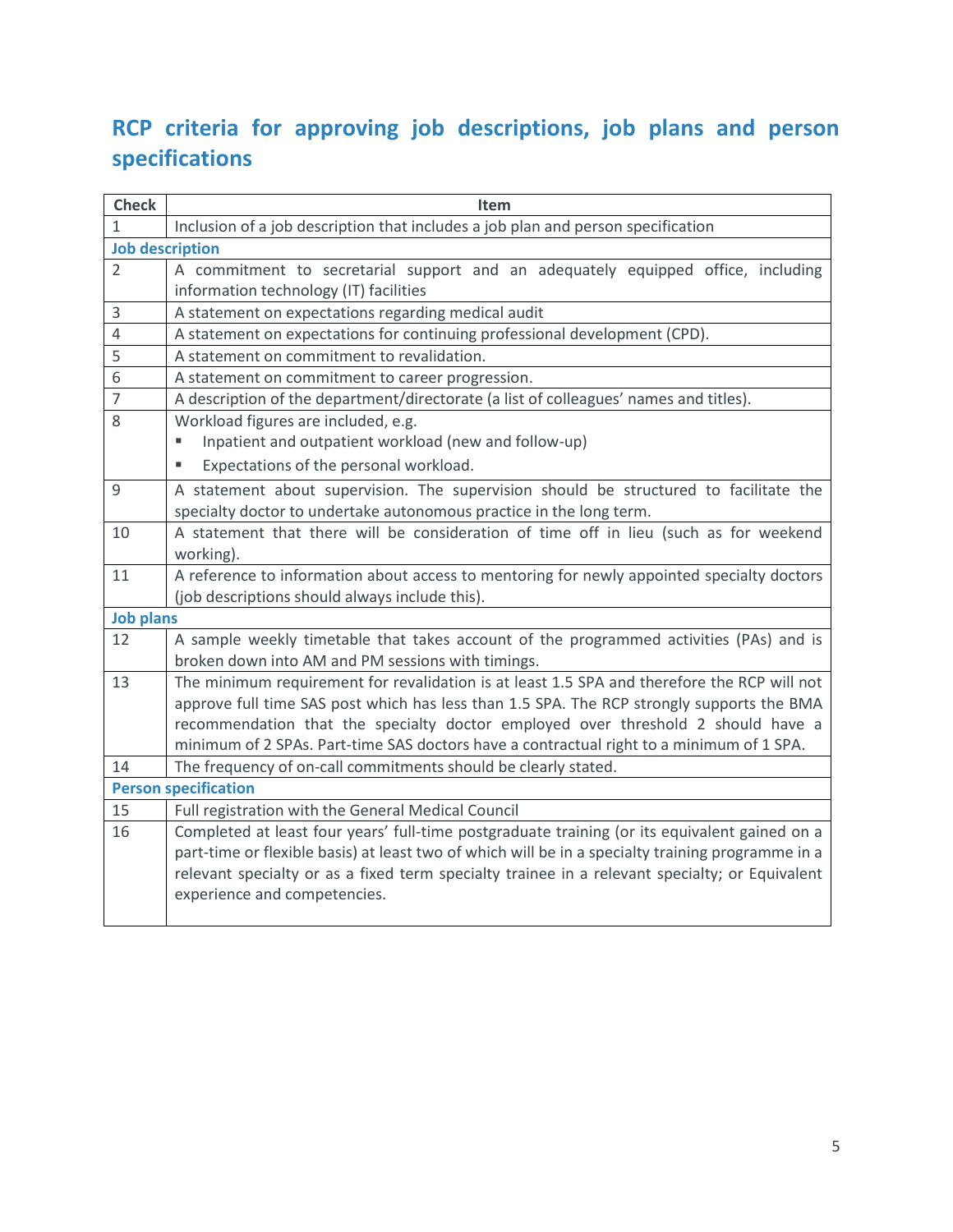## **Useful resources**

- 1. Employing and supporting specialty doctors: A guide to good practice April 2008
- 2. Terms and Conditions of Service Specialty Doctor (England) 2008 Version 4 April 2018
- 3. Terms and Conditions of Service Specialty Doctors (Wales)
- 4. Specialty Doctor Terms and Conditions of Service (Northern Ireland) 2008
- 5. A UK guide to job planning for specialty doctors and associate specialists November 2012
- 6. A charter for staff and associate specialist and specialty doctors 2014
- 7. SAS doctor development February 2017